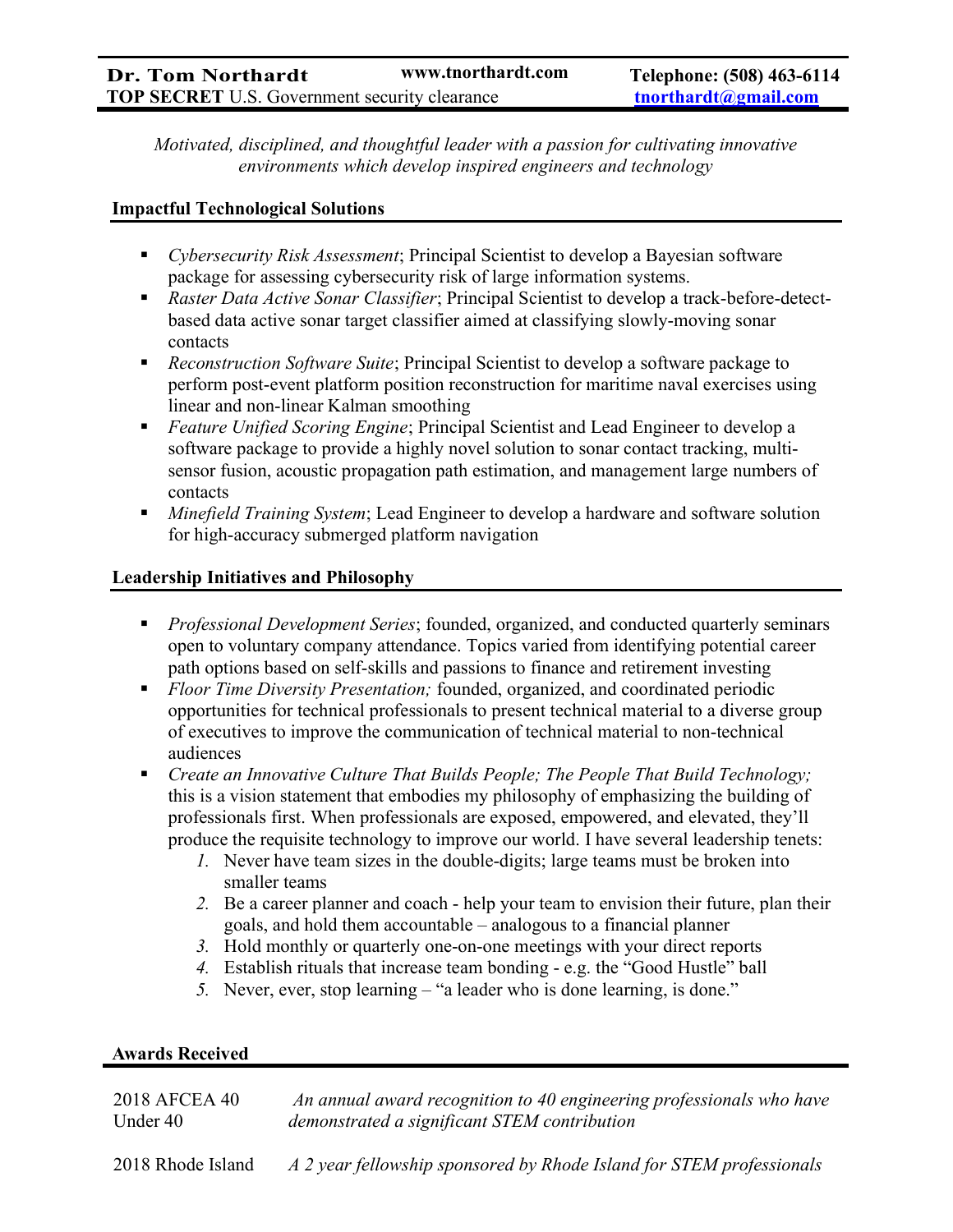## Professional Experience

Director, Research and Innovation, MIKEL Inc. (12 direct reports) 1/2020 - present Program Manager and Principal Scientist, MIKEL Inc. (12 direct reports) 01/2017 – 12/2019 Technical Project Lead, MIKEL Inc. (5 direct reports) 06/13 – 01/2017 Electrical Engineer IV, MIKEL Inc. (0 direct reports) 06/04 – 06/13

- Began MIKEL's first Professional Development Seminar Series that provided quarterly seminars focused on building MIKEL's professionals. Topics ranged from identifying career trajectories, to retirement planning, to navigating difficult professional situations.
- Consistently invested in my team and other professionals. I would focus on understanding my team's goals as individuals (e.g. PhD students) and shaping professional goals to obtain a balance between their personal goals and MIKEL's business goals. I would hold monthly one-on-one meetings with several mentees to discuss professional development goals, career trajectories, and personal guidance.
- Began MIKEL's first Product Innovation Working Group, a.k. a Shark Tank. The group meets monthly and quarterly to discuss new product applications and identify new market opportunities. Identified market opportunities are investigated and ultimately pursued for business capture.
- Procured multiple funding sources in the amounts of \$200K to \$1M from various Depart of the Navy (DoN) sources such as PEO IWS-5A, PMS 401, PMS 425, PMS 485, Naval Undersea Warfare Center (NUWC) Code 85, and NUWC Code 15.
- **Provided all customer interface, technical direction, administrative team organization,** subcontractor interface, and financial tracking for all projects lead during this period
- Lead the development of cybersecurity risk assessment software for large information systems. The software would allow an information director or program manager to quickly assess their information systems' vulnerabilities against the SANS 20 Critical Security Controls and perform prediction. Contributed the Bayesian algorithm for assessment and prediction.
- Lead the development of feature unified scoring engine that provided a highly novel method for tracking and localizing sonar contacts. The software package would automatically address acoustic multipath and provide tactically relevant area-ofuncertainty estimates. Contributed advanced track-before-detect particle filtering algorithms and C/C++ GUI coding.
- Lead the development of reconstruction software suite that provided a single consolidated suite of tools to accomplish the task of maritime post-exercise reconstruction. The software package included data conditioning tools as well as advanced algorithms for estimating participant position, sensor location, and estimate of acoustic arrival paths. Contributed advanced linear and non-linear Kalman smoothing algorithms and ray tracing algorithms in MATLAB.
- Developed the first generation of a multi-generation minefield training system that provides highly accurate navigation technology for submerged platforms. Contributed multi-sensor signal processing algorithm development in C and GUI development in MATLAB.
- Developed an improved torpedo acquisition algorithm in MATLAB that offered more accurate area of uncertainty estimates. The algorithm was based upon geometric dilution of precision (GDOP) maneuver recommendations for the launching platform.
- Developed MATLAB GUI displays, software architecture support, and configuration management for a tactical readiness evaluation and debrief system. The software system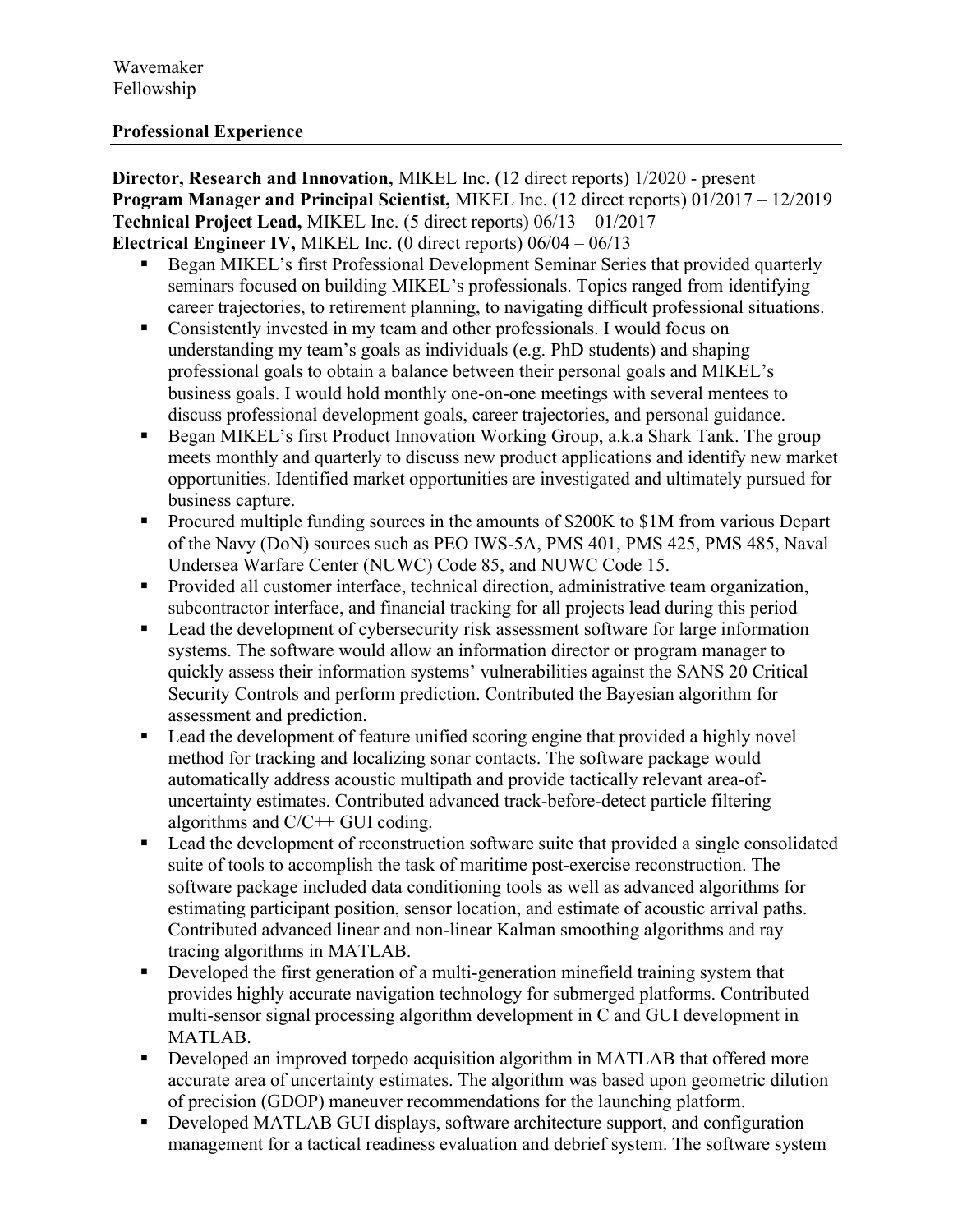was used to analyze various stages of submarine and submarine weapon mission effectiveness.

# Residential Computer Consultant and Network Administration, University of

Massachusetts, (0 direct reports) 09/00 – 05/04

- Configured university student residents for the university network.
- **Provided software and hardware support for university residents.**
- Installed and managed network components of the residential university network.

## Education

University of Massachusetts Dartmouth ▪ Dartmouth, MA ▪ 2009 - 2013

**Doctor of Philosophy – Electrical Engineering (GPA 3.75) – Dissertation Title :** Applications and Extensions of Deterministic Expected Likelihood

University of Massachusetts Dartmouth ▪ Dartmouth, MA ▪ 2006 – 2009

Master of Science – Electrical Engineering (GPA: 3.667)

University of Massachusetts Dartmouth ▪ Dartmouth, MA ▪ 2000 – 2005

▪ Bachelor of Science – Electrical Engineering (GPA: 3.642)

For a listing of current research please visit www.tnorthardt.com

#### Technical Skills

- Algorithm Development: Sonar contact state estimation, acoustic ray propagation, contact state uncertainty regions, sonar data fusion, RF-based positioning, RF ultra-wide band mammography
- **Hardware Development: PCB, Analog-to-digital conversion**
- **Operating Systems:** Windows Server, Windows 10, Linux, (Fedora, Redhat, Ubuntu, CENTOS)
- Software Development: C, C++, Java, Visual Studio, Netbeans, CVS/SVN

# Other Interests

- Exercise and nutrition
- **American muscle cars**
- Youth addiction ministry and outreach

# Publications

[1] I. Bilik, T. Northardt, Y. Abramovich, "Expected likelihood for compressive sensing-based DOA estimation", *IET conference on radar systems*, Glasgow, UK, 2012.

[2] T. Northardt, I. Bilik, Y. Abramovich, "Spatial Compressive Sensing for Direction-of-Arrival Estimation with Bias Mitigation via Expected Likelihood", IEEE Transactions on Signal Processing, vol. 61, March 2013.

[3] T.Northardt, I. Bilik, Y. Abramovich, "Bearings-Only Constant Velocity Target Maneuver Detection via Expected Likelihood," IEEE Transactions on Aerospace and Electronics Systems, vol. 50, October, 2014.

[4] T. Northardt, "An approach for automated passive sonar contact localization", IEEE Underwater Signal Processing Workgroup, Rhode Island, 2015.

[5] T. Northardt, D. Kasilingam, "Spectral extrapolation for super-resolution tumor localization in the breast," Biomedical Engineering Letters, 7(1), 25-30, 2017.

[6] T. Northardt, "Use of Basis Pursuit to detect weak sources among known strong interferers," IEEE UASP Workshop, Greenwhich, RI, October 2017.